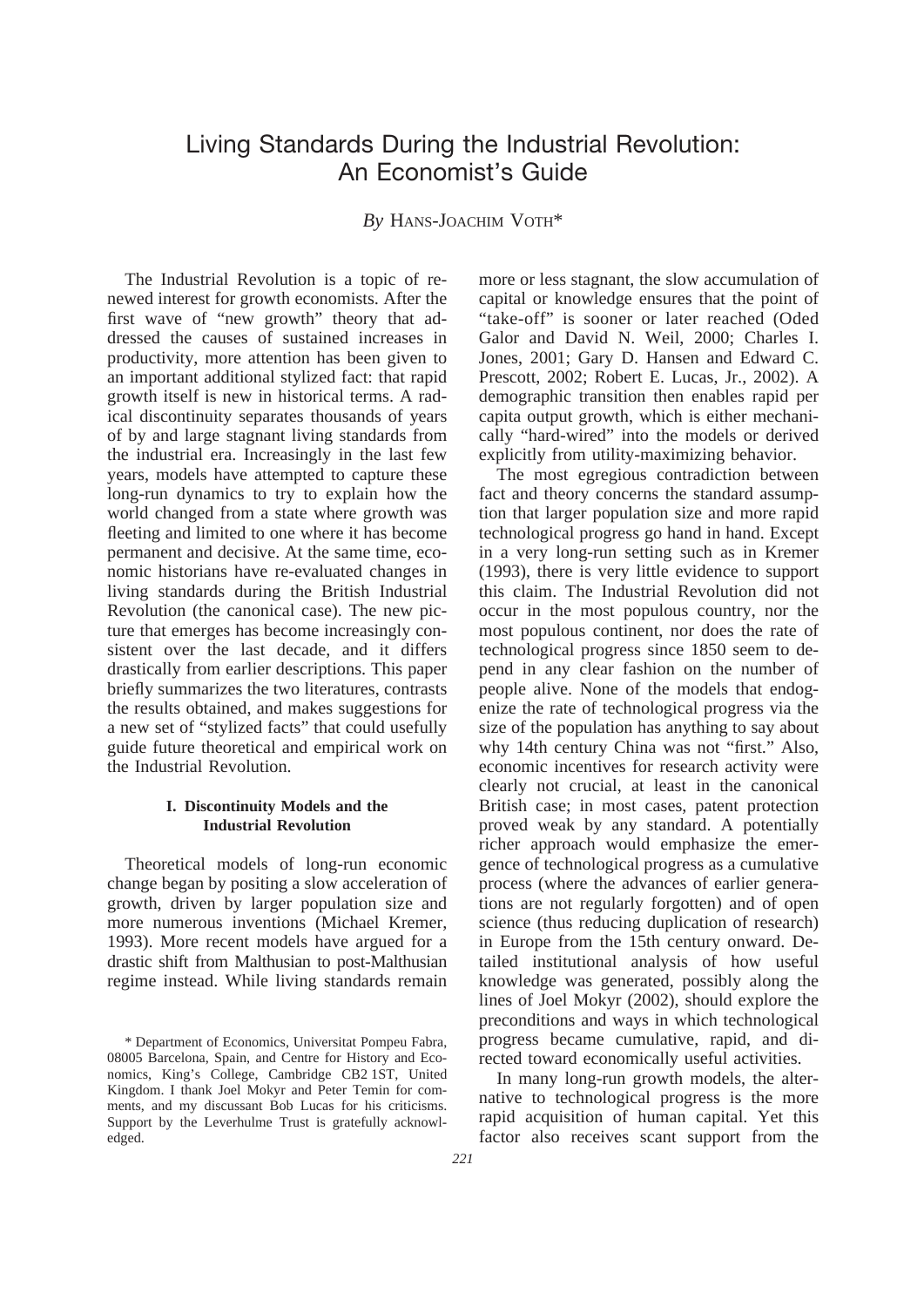available data, at least for the period before 1850. David Mitch (1999) shows that skill premia were stagnant or actually declined. Also, school enrollment ratios were low overall in Europe and particularly disappointing in Britain. The vast majority of school and university graduates entered the church or pursued other rent-seeking activities. Nor did the level of formal schooling change during the classic period of the Industrial Revolution, the period between 1750 and 1830. As Mokyr (1990 p. 240) remarked: "If England led the rest of the world in the Industrial Revolution, it was despite, not because of, her formal education system." Unless one conceptualizes human capital very broadly as any embodied ability to absorb new processes and to copy technological inventions made elsewhere, current models make it hard to understand the timing or the location of industrialization. Finally, recent models that, because of the link with human capital, argue that the Industrial Revolution and the demographic transition are almost synonymous are difficult to square with the cross-sectional evidence. For example, France, despite experiencing a very early decline in fertility, only industrialized relatively late.

# **II. Living Standards and Economic Growth During the Industrial Revolution**

Just as growth theorists have begun to model the Industrial Revolution as a dramatic discontinuity, economic historians have found more and more evidence that growth was slow and improvements in the standard of living were very limited. The results of research over the last two decades suggest a set of five stylized facts that may be useful in guiding future theoretical work.

## A. *Slow Productivity and Output Growth*

Many discontinuity models see the Industrial Revolution as synonymous with the advent of rapid growth in per capita output and incomes. This is especially true when they are based on the switch from a backward to a "modern" sector. The overwhelming weight of the evidence suggests that the period 1750–1850 was one of surprisingly slow growth in per capita terms. Also, the view that per capita incomes

TABLE 1—OUTPUT AND PRODUCTIVITY GROWTH DURING THE INDUSTRIAL REVOLUTION

| Period                              |                   | $(1981)$ $(1985)$ | Charles N. F. R. Crafts and Pol Antràs<br>Feinstein Crafts C. K. Harley<br>(1992) | and Voth<br>(2003)   |
|-------------------------------------|-------------------|-------------------|-----------------------------------------------------------------------------------|----------------------|
| A. Output:                          |                   |                   |                                                                                   |                      |
| 1760-1800<br>1801-1831<br>1831-1860 | 1.1<br>2.7<br>2.5 | 1<br>2<br>2.5     | 1<br>1.9<br>2.5                                                                   |                      |
| B. Productivity:                    |                   |                   |                                                                                   |                      |
| 1760-1800<br>1801-1831<br>1831-1860 | 0.2<br>1.3<br>0.8 | 0.2<br>0.7<br>1   | 0.1<br>0.35<br>0.8                                                                | 0.27<br>0.54<br>0.33 |

stagnated before the Industrial Revolution is only correct when viewed from a present-day angle. England in 1780 was markedly richer than it had been in 1066, for example. Aggregate output rose by between 0.6 and 1.9 percent per year during 1760–1830, markedly less than the first generation of quantitative economic historians had thought (Table 1). Most of it was absorbed by higher population growth. Totalfactor-productivity (TFP) growth was miniscule, as most of the productivity increase was driven by higher capital and labor inputs. Earlier scholars had believed that, from 1800 at least, surging total factor productivity accounted for at least half of output growth, and that capital input also grew very quickly. Actual rates of output and TFP growth were not only disappointing by the standards of economic performance in the OECD post-1945, but also compared to those of other industrializing countries in the second half of the 19th century. Since aggregate productivity growth was so low, the contrast between traditional sectors on the one hand and the "revolutionary" sectors on the other becomes even starker—a clear case of "mushroom," not "yeast-like" technological change. Growth and rates of productivity change only accelerated after 1850, when the classic period of the Industrial Revolution ends.

The timing of productivity and output growth in most European countries during the 18th and 19th centuries therefore suggests that the transition to steady growth in per capita income proceeded in three phases: from a Malthusian to a post-Malthusian state, when population growth no longer depressed living standards,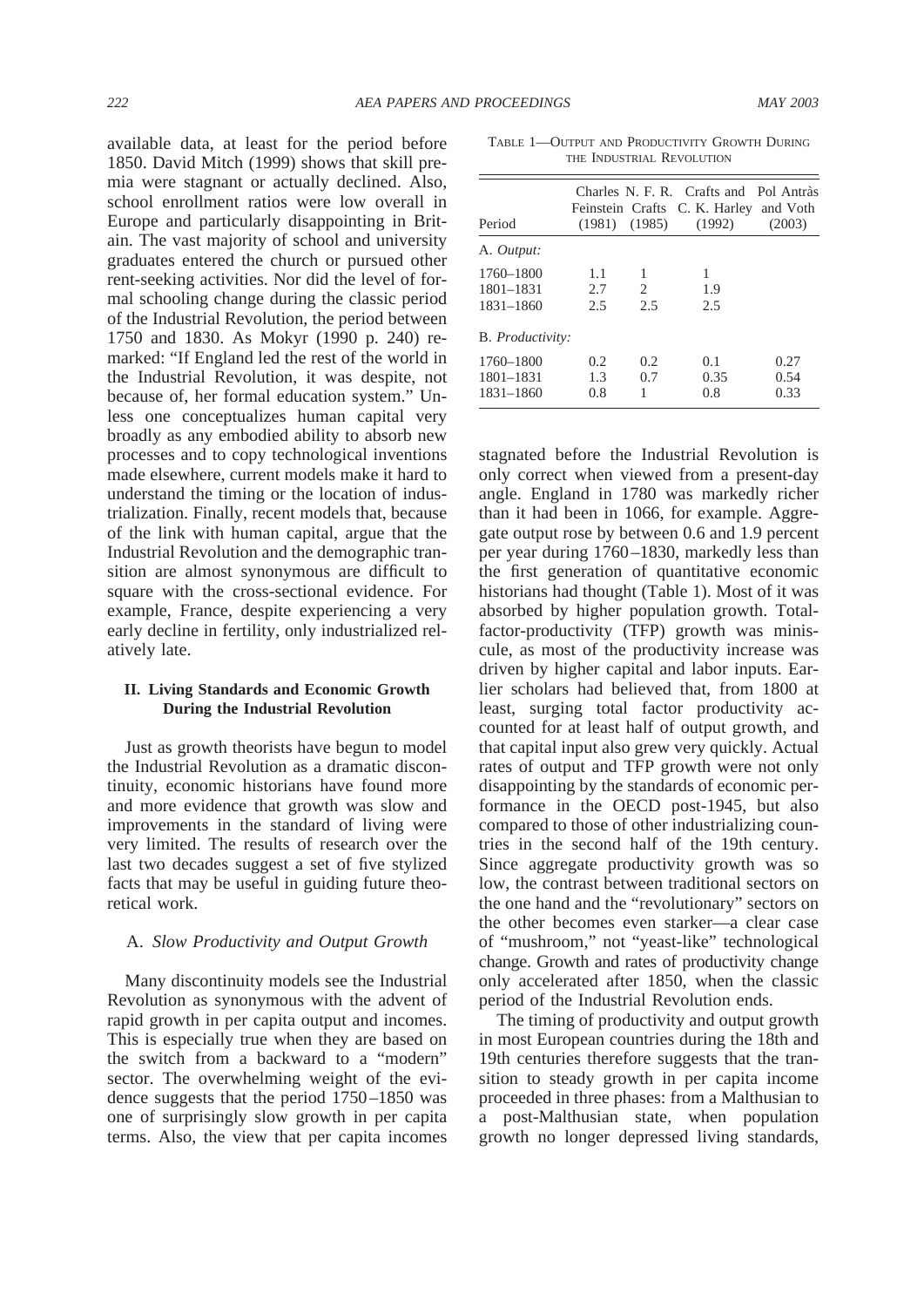| Country                                  | GNP per capita<br>$(1985\$ | Hours/week |
|------------------------------------------|----------------------------|------------|
| Developing countries                     |                            |            |
| Sri Lanka, 1985                          | 370                        | 47.4       |
| Ecuador, 1985                            | 1,150                      | 44         |
| Korea, 1985                              | 2,260                      | 49.0       |
| Thailand, 1985                           | 1,020                      | 48.6       |
| Egypt, 1985                              | 620                        | 56         |
| Kenya, 1985                              | 300                        | 42.        |
| Bolivia, 1985                            | 440                        | 44.9       |
| Chile, 1985                              | 1,410                      | 43.1       |
| Uruguay, 1985                            | 1,500                      | 43.4       |
| Paraguay, 1985                           | 1,130                      | 47         |
| Costa Rica, 1985                         | 1,270                      | 43         |
| Poland, 1985                             | 2,020                      | 38.3       |
| Portugal, 1985                           | 2,220                      | 38.8       |
| Average:                                 | 1,208.5                    | 45         |
| European countries pre-1913              |                            |            |
| Germany, 1820-1830                       | 937                        | 75         |
| Germany, 1870-1880                       | 1,300                      | 72         |
| United Kingdom, 1856                     | 1,888                      | 65         |
| United Kingdom, 1873                     | 2,610                      | 56         |
| France, 1856                             | 1,379                      | 72         |
| France, 1910                             | 2,734                      | 60         |
| United States, 1832                      | 1.048                      | 67.8       |
| United States, 1880                      | 2,247                      | 60.5       |
| Average:                                 | 1,768                      | 66         |
| Index (developing countries<br>$= 100$ : | 146                        | 147        |

TABLE 2—WEEKLY WORKING HOURS IN THE DEVELOPING WORLD AND INDUSTRIALIZING EUROPE

followed by the "modern" period of sustained increases in output per head (Galor and Weil, 2000).

#### B. *Stagnant Living Standards*

Initial work suggested that real wages rose by approximately 50 percent between 1780 and 1830, with even faster growth thereafter. More recent results by Charles Feinstein (1998) demonstrate convincingly that real wages probably increased by less than 20 percent—easily within the range of earlier historical experience. Also, household budget surveys and alternative indexes of living standards such as the human development index (HDI) strongly suggest that gains in living standards, broadly defined, were very small. This finding is reinforced by evidence that English heights probably stagnated or fell, even if the issue remains contentious. As



FIGURE 1. WORKING HOURS IN ENGLAND, 1750–1990

*Note:* References for the plotted points attributed to Maddison and to MFO (Matthews et al.) are provided in Voth (2001 p. 132).

Voth (2003) argues, the turning point in aggregate living standards was probably not reached before the 1830's.

The trend in wages and well-being is therefore no longer at variance with the overwhelming evidence that output growth was slow. Low rates of growth in factor incomes reinforce the findings from the history of output and TFP growth. Putting together the pieces of the puzzle and using the dual approach, Pol Antràs and Voth (2003) demonstrate that TFP growth probably never exceeded 0.6 percent per year during the years 1770–1860 (Table 2). One of the few models that rationalizes the coincidence of a broad, structural transformation with depressed living standards is that of Antonio Ciccone (1996).

# C. *Rising Labor Input*

During the Industrial Revolution, Europeans began to work longer—much longer. The age of the "dark satanic mills" saw adults toiling more than 3,200 hours per year, and child labor and women's work were common. By the standards of human history and of today's Third World, hours were extraordinarily long (Table 2, Fig. 1). While output per hour worked is very similar, 19th-century Europeans spent nearly 1.5 times as much time toiling in factories, offices, and workshops and on the fields as do workers in today's Third World. New research strongly suggests that these very long working hours per capita were themselves the result of rapid changes that coincided with the beginning of the transformation of the English economy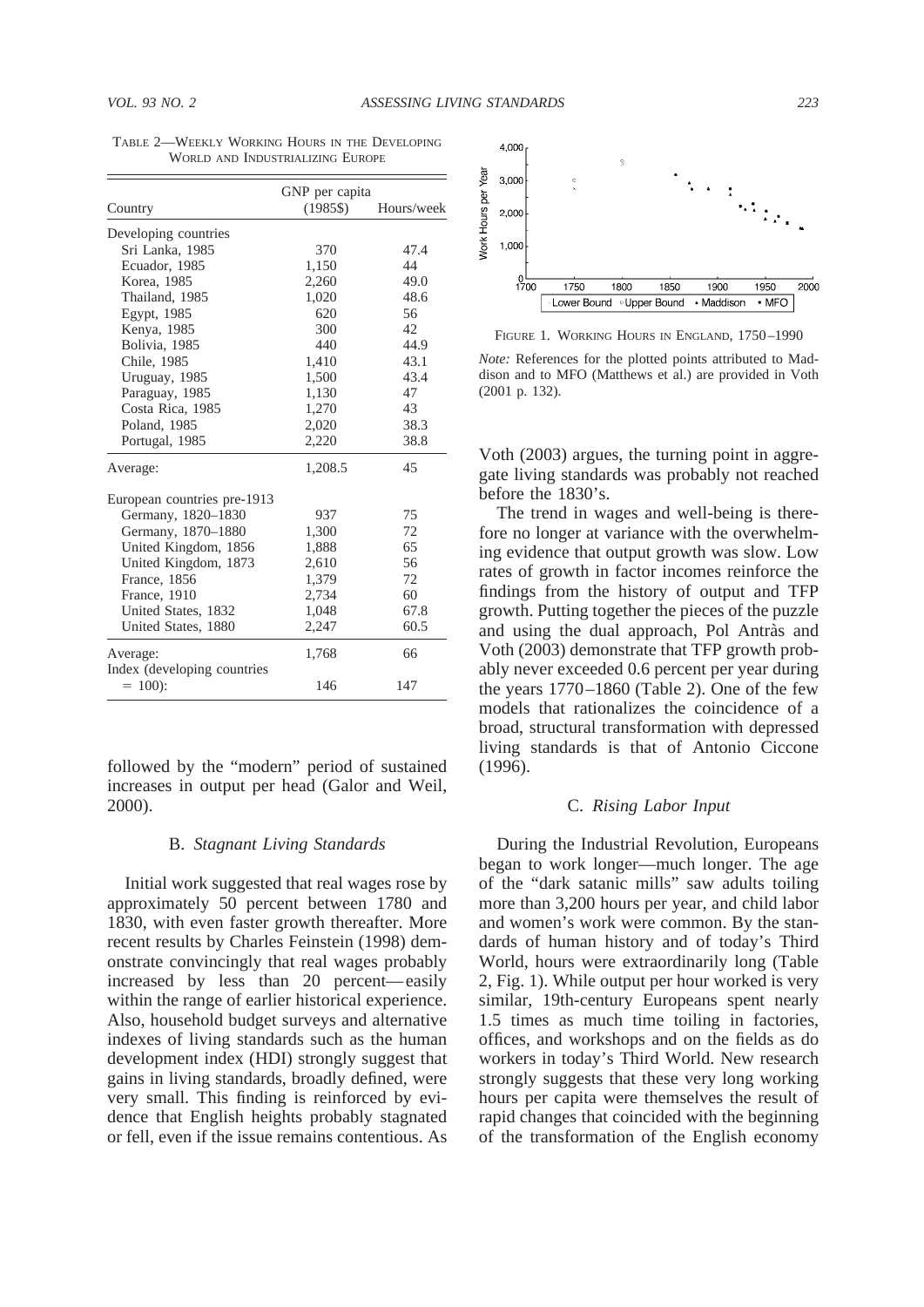(Voth, 2001). While hours were not short in 1750, they increased by approximately 20 –35 percent over the following century. This reinforces the pessimistic interpretation of living standards, since leisure declined while material consumption hardly rose. Increasing working hours also directly contradict Jones (2001), who assumes falling labor input per capita as time devoted to childrearing increased. Instead, it appears that longer working hours of men, women, and children were highly compatible with a massive demographic expansion.

#### D. *Structural Change*

Employment in agriculture as a percentage of the population declined rapidly. By 1850, only one in four Britons still worked the land, while a century earlier, half the population was still employed in agriculture. The British agricultural labor share in 1750 itself was unusually low: at similar levels of per capita income, most European countries had more than two-thirds of the workforce employed on the land. Because the revolutionizing sectors themselves were still very small, even toward the end of the period, most of the employment growth took place in traditional manufacturing in service industries. The reallocation of labor was sufficiently rapid to reduce the income gap between the primary and the other sectors to zero by 1840.

# E. *Rapid Demographic Growth Apparently Unrelated to Living Standards*

Population growth in England accelerated markedly after 1750, with the population doubling between 1750 and 1830. Since neither real wages nor more comprehensive measures of living standards such as HDI show much growth over the period, the demographic explosion is hard to rationalize in economic models. Changes in fertility, not mortality, were decisive (Edward Anthony Wrigley et al., 1997), contradicting classic models of the first phase of the demographic transition. If larger family size had been a response to better living conditions, it would represent a powerful "smoking gun" in favor of increasing well-being. However, fertility apparently only responded weakly (and belatedly) to changes in wages (Wrigley and Richard Schofield, 1981). According to more recent work, the relationship may be even weaker than originally thought (Ronald Lee and Michael Anderson, 1999). Temporary shocks to the demographic-economic system (such as a sudden drop in mortality because of mild winters) took a long time to "die out," reverberating in the system for up to a century.

#### **III. Implications**

The Industrial Revolution in most growth models shares few similarities with the economic events unfolding in England in the 18th century. There is little support for a single, sharp discontinuity involving rapid TFP growth, for increasing human or physical capital accumulation, greater skill premia, or fertility limitation. If one adopts a three-stage conceptualization of the economic past, then the Industrial Revolution in the work of most theorists is probably best thought of as the period after 1850, and not the century preceding it. Progress may be more likely to come not from modeling all of the economic past over the last millenia as dominated by a single discontinuity, but adopting a three-stage model and by focusing on the dynamics during the transition itself.

The five important stylized facts suggest that essential elements of the transformation could usefully be captured by extensions of big-pushmodels (Kevin Murphy et al., 1989). Longer hours and a considerably larger economy due to population growth should have augmented demand. One further attraction of models based on market size is their cross-sectional implications. If a minimum amount of effective demand for goods with high income elasticities and greater potential for technological improvement is crucial, it becomes easier to rationalize why England was "first." More populous than the equally wealthy Dutch, and much richer than the more populous France, by 1750 England probably did have the greatest market size for those goods whose production subsequently became more efficient. Higher working hours per person would have raised market size disproportionately if income elasticities were high, as household budget surveys analyzed by Sara Horrell (1996) strongly suggest they were. One of the few models that captures the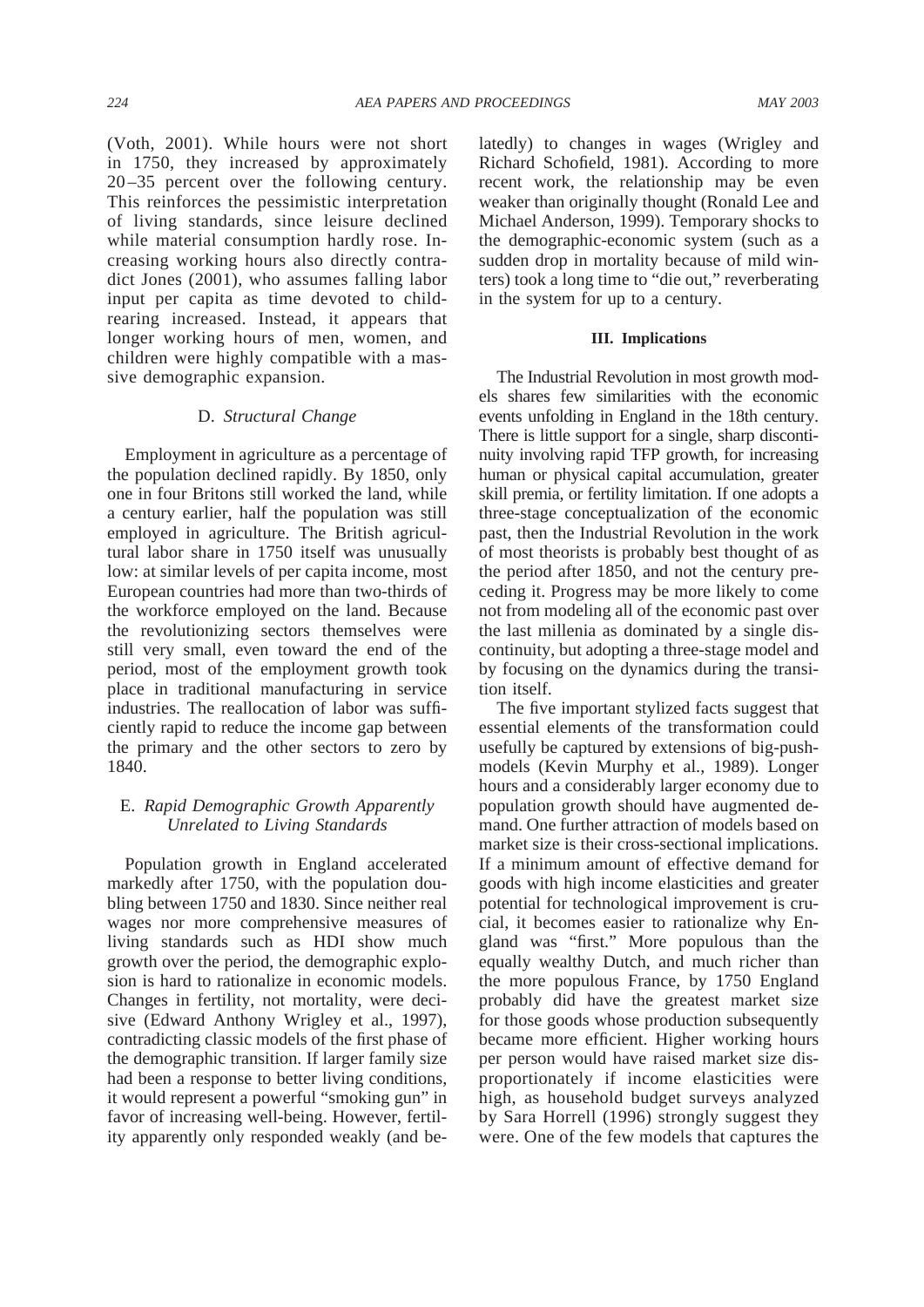importance of rising labor input is that of Sergio Rebelo (1991), who shows that the accumulation of broad capital (and hence, growth) should be more rapid where working hours are higher. $<sup>1</sup>$ </sup>

A second potentially fruitful avenue for future research could explore the link between the nature of technological change and demographic growth. Instead of requiring an everrising skill level in the workforce, the Industrial Revolution appears to have been quite compatible with the use of relatively unskilled labor. The balance of the evidence, summarized by Daron Acemoglu (2002), suggests that technological change during the 19th century was more skill-replacing than skill-using. If the nature of technological change initially reduced the direct and indirect cost of rearing children (by turning them into a source of revenue for the family, and thereby also lowering the need to supervise them), it becomes much less difficult to square broadly stagnant real wages with rising fertility.

## REFERENCES

- **Acemoglu, Daron.** "Technical Change, Inequality, and the Labor Market." *Journal of Economic Literature*, March 2002, *40*(1), pp. 7–72.
- Antràs, Pol and Voth, Hans-Joachim. "Productivity Growth and Factor Prices During the British Industrial Revolution." *Explorations in Economic History*, January 2003, *40*(1), pp. 52–77.
- **Ciccone, Antonio.** "Falling Real Wages During an Industrial Revolution." Working paper, Universitat Pompeu Fabra, Barcelona, Spain, 1996.
- **Crafts, N. F. R.** "English Workers' Real Wages During the Industrial Revolution: Some Remaining Problems." *Journal of Economic History*, March 1985, *45*(1), pp. 139–44.
- **.** "Exogenous or Endogenous Growth? The Industrial Revolution Reconsidered."

*Journal of Economic History*, December 1995, *55*(4), pp. 745–72.

- **Crafts, N. F. R. and Harley, C. K.** "Output Growth and the British Industrial Revolution: A Restatement of the Crafts-Harley View." *Economic History Review*, November 1992, *45*(4), pp. 703–30.
- **Feinstein, Charles.** "Capital Accumulation and the Industrial Revolution," in Roderick Floud and Don McCloskey, eds., *The economic history of Britain since 1700*. Cambridge, U.K.: Cambridge University Press, 1981, pp. 128– 42.
- **.** "Pessimism Perpetuated: Real Wages and the Standard of Living in Britain During and After the Industrial Revolution." *Journal of Economic History*, September 1998, *58*(3), pp. 625–58.
- **Galor, Oded and Weil, David N.** "Population, Technology, and Growth: From Malthusian Stagnation to the Demographic Transition and Beyond." *American Economic Review*, September 2000, *90*(4), pp. 806–28.
- **Hansen, Gary D. and Prescott, Edward C.** "Malthus to Solow." *American Economic Review*, September 2002, *92*(4), pp. 1205–17.
- **Horrell, Sara.** "Home Demand and British Industrialization." *Journal of Economic History*, September 1996, *56*(3), pp. 561– 604.
- **Jones, Charles I.** "Was an Industrial Revolution Inevitable? Economic Growth over the Very Long Run." *Advances in Macroeconomics*, *1*(2), article 1 [online].
- **Kremer, Michael.** "Population Growth and Technological Change: One Million B.C. to 1990." *Quarterly Journal of Economics*, August 1993, *108*(3), pp. 681–716.
- **Lee, Ronald and Anderson, Michael.** "Malthus in State Space: Macroeconomic-Demographic Relations in English History, 1540–1870." Mimeo, University of California–Berkeley, 1999.
- **Lucas, Robert E., Jr.** "The Industrial Revolution: Past and Future," in *Lectures on economic growth*. Cambridge, MA: Harvard University Press, 2002, pp. 109–88.
- **Mitch, David.** "The Role of Education and Skill in the First Industrial Revolution," in Joel Mokyr, ed., *The British Industrial Revolution: An economic perspective*. Boulder, CO: Westview, 1999, pp. 241–79.

<sup>&</sup>lt;sup>1</sup> Other implications of Rebelo's (1991) model are arguably harder to square with the history of the Industrial Revolution (see Crafts, 1995).